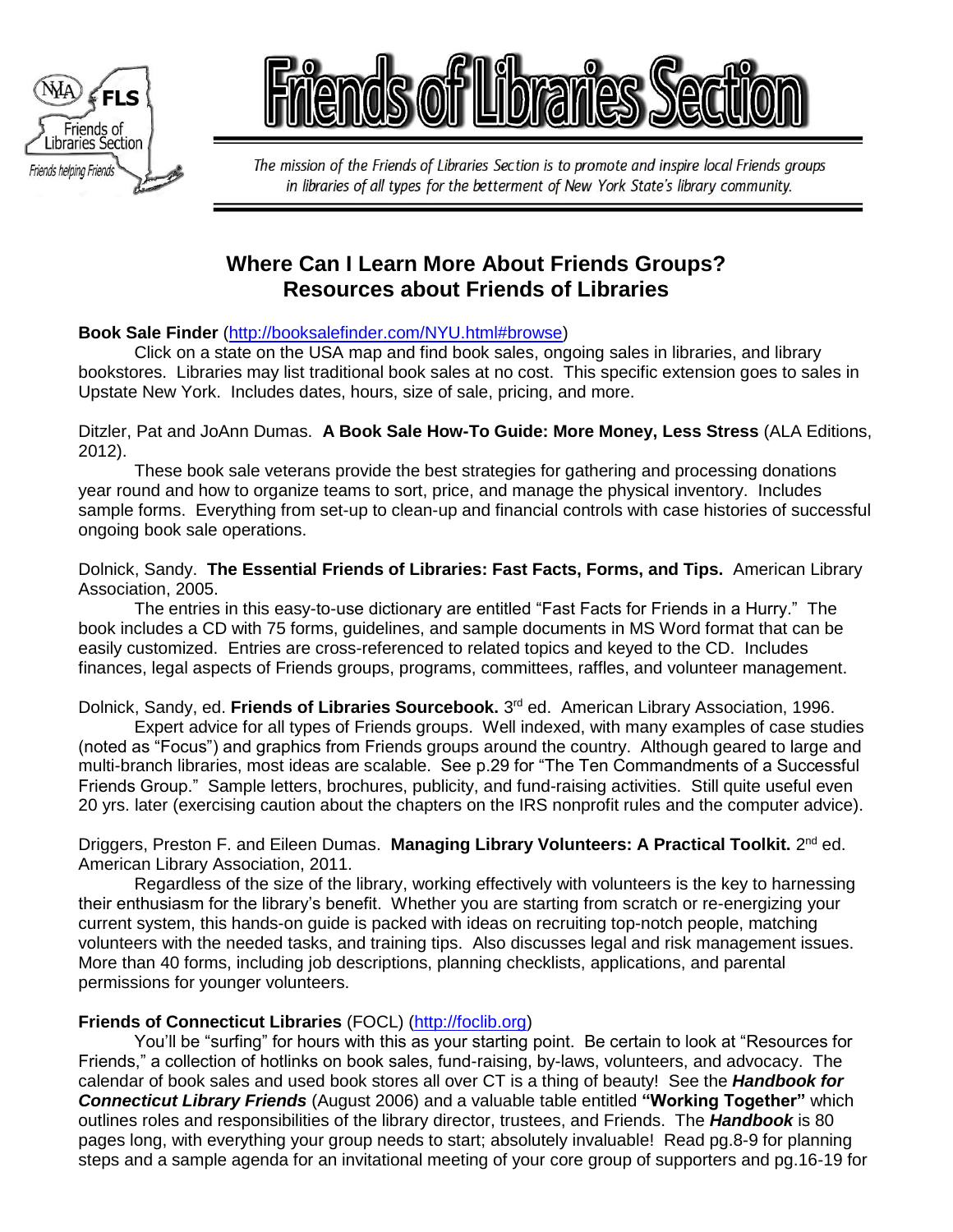step-by-step instructions to develop the agenda for the first public meeting. (These two resources are also on WebJunction; see entry below.)

## **Friends of Libraries Section/New York Library Association** [\(www.nyla.org/friends\)](http://www.nyla.org/friends)

Check here for current program offerings at the NYLA Annual Conference and archived presentations and handouts. Locate information on joining FLS, the Section's current officers, election information, and awards. Under "Publications" see the archives of the current and past newsletters with itemized content lists. Of interest, "Annual Reports: Tell Your Story!" (*Empire Friends: News and Notes*, issue no. 56, Spring 2014, p 1, 7.); "What's So Scary About a Memorandum of Understanding?" (issue no. 57, Fall 2014, p.5-6.).

## **The Friends of the Saint Paul Public Library** [\(http://thefriends.org/consulting/tools-and](http://thefriends.org/consulting/tools-and-resources/helpful-links/)[resources/helpful-links/.](http://thefriends.org/consulting/tools-and-resources/helpful-links/)

One of the nation's premier Friends organizations with 3,000+ members. Founded in 1945, The Friends of the Saint Paul (MN) Public Library did things so well and marketed themselves so widely, everyone wanted to know their planning techniques for book sales and more. So they started their own consulting group, **Library Strategies**, to provide services (at a cost) to library support organizations. There are hotlinks to ALA toolkits, suggestions for coalition building and fund-raising, and a tip sheet that can be downloaded, "Donor Relations for Libraries."

## **Internal Revenue Service** [\(www.irs.gov\)](http://www.irs.gov/)

Maintains links for each state to IRS offices for charities and nonprofits' regulations, tax filing, and business filing information under "State Links." Find here IRS **Form SS-4, Application for Employer Identification Number** (also known as a Federal Tax Identification Number). The IRS encourages applying online; there is no charge and the EIN is issued immediately. If the Friends choose to seek taxexempt status, use Form 1023, Application for Recognition of Exemption (which is also part of the 501(c)(3) application process). See<https://www.irs.gov/charities-non-profits/application-process> to see a checklist on your group's eligibility to apply. **Publication 4221-PC, Compliance Guide for 501(c)(3) Public Charities** is invaluable for planning recordkeeping, annual reporting, and governance practices to become an exempt organization and then for maintaining tax-exempt status.

## **Library Trustees Association of New York State** [\(www.librarytrustees.org\)](http://www.librarytrustees.org/)

LTA has been the statewide organization for public library trustees since 1949. Its expansive database of NY public library policies (more than 3,000 items) gives you current samples to use as models and "best practices" to consider. Policies are searchable by multiple criteria.

## **Mid-Hudson Library System** (MHLS) [\(http://midhudson.org\)](http://midhudson.org/)

Providing a wide assortment of resources for trustees and Friends of the Library, MHLS offers local Friends groups staff consultation on by-laws and policies, long-range planning, and advocacy, among other topics. Their goal is to make library Friends "viable, vital, and visible" in the community. The links provide samples of Friends groups' brochures, a Board policy on Friends, fund-raising resources, and volunteer management. The Friends Group Resources page has links to notes from the System's Friends Support Group discussions.

## **New York Library Association** (NYLA) [\(www.nyla.org\)](http://www.nyla.org/)

NYLA's online bimonthly publication, *The e-Bulletin*, has included some articles on Friends groups: "How Powerful is Your Friends' Membership?" in "FLS Update," *The e-Bulletin*, February 2015 (vol. 63, no. 1) and "What Does Success Look Like for a Friends Organization?" in "FLS Update," *The e-Bulletin*, June 2015 (vol. 63, no. 3). Under the Career Resources tab, select Sample Policies, Procedures and Forms to view examples of policies collected from various NYS libraries.

## **New York State Attorney General's Charities Bureau** [\(www.charitiesnys.com\)](http://www.charitiesnys.com/)

State of New York, Department of Law, Charities Bureau, 120 Broadway – 3rd Floor, New York, New York 10271.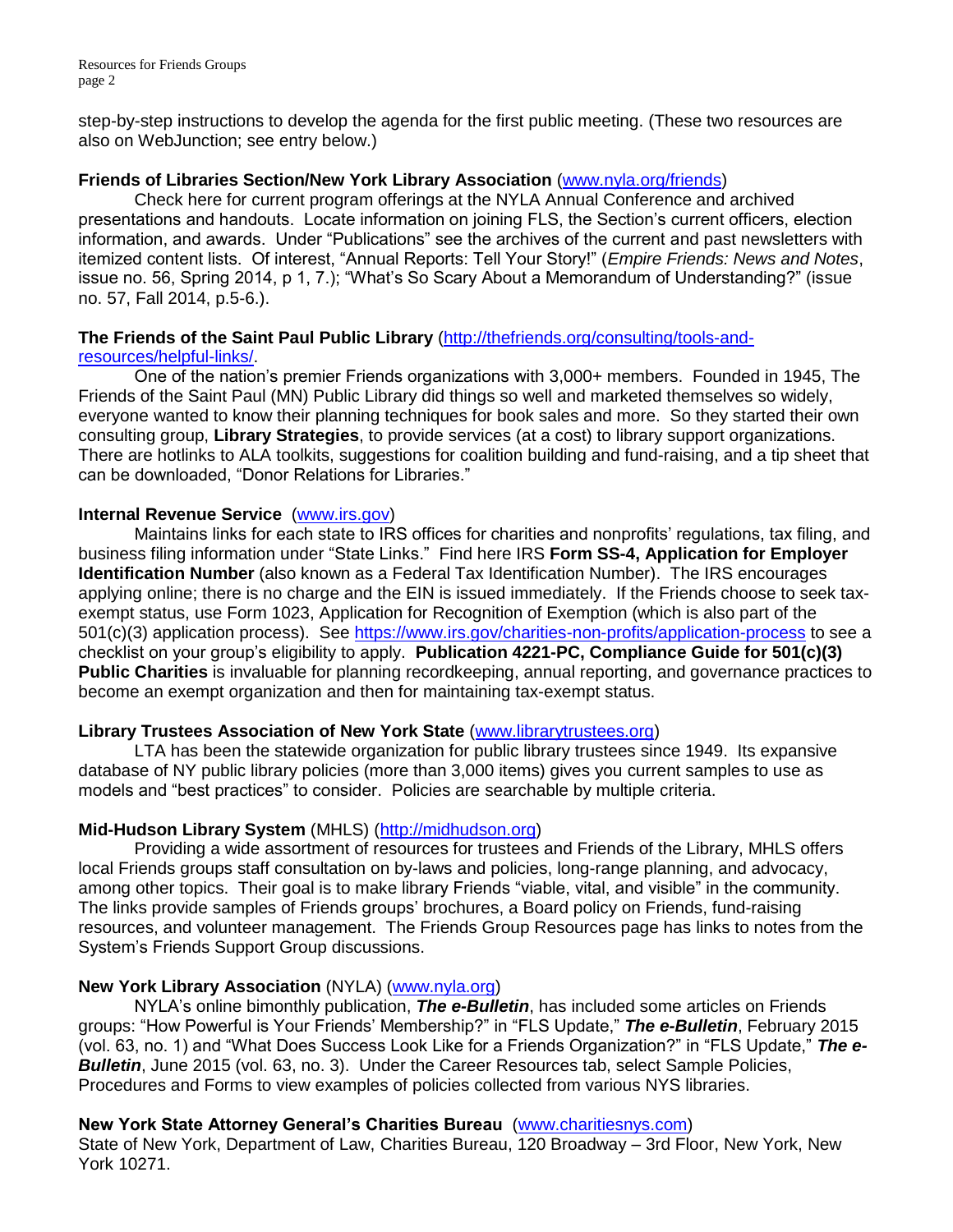Resources for Friends Groups page 3

Friends groups that have received  $501(c)(3)$  status from the IRS and plan to solicit contributions must register with the Charities Bureau and follow its reporting requirements. The Attorney General's Charities Bureau is responsible for supervising charitable organizations to protect donors and beneficiaries of those charities. The Bureau also oversees the activity of foundations and other charities to ensure that their funds and other property devoted to charitable purposes are properly used. Includes a section of FAQs and links to guides, publications, and helpful websites. There are regional offices serving specific counties and their addresses are provided. A search function can find registered charities and fund-raising professionals. Financial reports of active charities in NYS are posted in PDF format. Statutes and regulations that govern charities in NYS, including solicitation of contributions, tips for those considering donations, and links to NYS law in respect to not-for-profit corporations, are provided. The guide **"Procedures for Forming and Changing a New York Not-for-Profit Corporation**" is posted on [www.charitiesnys.com/guides\\_advice\\_new.jsp](http://www.charitiesnys.com/guides_advice_new.jsp) as a PDF.

#### **NYS Department of Taxation and Finance Tax Forms** [\(www.tax.ny.gov/forms\)](http://www.tax.ny.gov/forms)

Puzzled about NYS sales tax compliance?On the New York Library Association website, [www.nyla.org,](http://www.nyla.org/) select the Career Resources tab and then Sample Policies, Procedures and Forms. Links are given for NYS **form 119.2, Application for an Exempt Organization Certificate for Sales Tax**, and **Publication 843**, Guide to Sales Tax in NYS for Exempt Organizations (48 pgs).

Nichols, Jerry and Rebekkah Smith Aldrich. **Handbook for Library Trustees of New York State**. 2015 edition. Available for free download at: [http://www.nysl.nysed.gov/libdev/trustees/handbook/index.html.](http://www.nysl.nysed.gov/libdev/trustees/handbook/index.html)

All the key players provided assistance in preparing this book: the Division of Library Development of the New York State Library, the Library Trustees Association, and the Public Library Systems Directors Organization of New York (a.k.a. PULISDO). A section is devoted to Library Friends and Foundations emphasizing communication (e.g., appointing a Trustee Liaison to the Friends), written policies (operating agreement), and joint planning sessions.

#### **Nonprofit Revitalization Act of 2013 (NYS)**

The Act applies to any nonprofit organization that is incorporated in NYS and solicits charitable contributions in New York. Nonprofit organizations need to review their by-laws and policies to implement the changes (e.g., adopt a Conflict of Interest policy). For information on the Nonprofit Revitalization Act and libraries, visit [www.nyla.org;](http://www.nyla.org/) in the search box use "nonprofit revitalization." To review frequently asked questions about the Act and libraries, see the New York State Library's webpage: [http://www.nysl.nysed.gov/libdev/trustees/coi-faq.htm.](http://www.nysl.nysed.gov/libdev/trustees/coi-faq.htm)

#### **Pro Bono Partnership** [\(www.probonopartner.org\)](http://www.probonopartner.org/)

The Pro Bono Partnership provides free business and transactional legal services to nonprofit organizations serving the disadvantaged or enhancing the quality of life in neighborhoods in New York, New Jersey, and Connecticut. Their website indicates they specifically serve the lower NY Hudson Valley, but other groups may make in inquiry. See "Client Qualifications." A "Nonprofit FAQs" section provides prepared responses to frequently asked questions unique to nonprofits, including incorporation. The Partnership will charge a flat fee to assist a group with incorporation and tax exemption applications. Their 2014 presentation and handouts on legal issues for Friends organizations at the NYLA Annual Conference in Saratoga Springs are archived at [www.nyla.org/friends.](http://www.nyla.org/friends)

## **Ramapo Catskill Library System** (RCLS) [\(www.rcls.org\)](http://www.rcls.org/)

Under the "Advocacy" tab, scroll down to select Friends Groups. Links to the RCLS Member Library Friends Groups takes you directly to the individual groups' websites, many with contact information for officers, membership forms, dues, meeting times, and activities.

Reed, Sally Gardner and Beth Nawalinski. **Even More Great Ideas for Libraries and Friends**. Neal-Schuman, 2008.